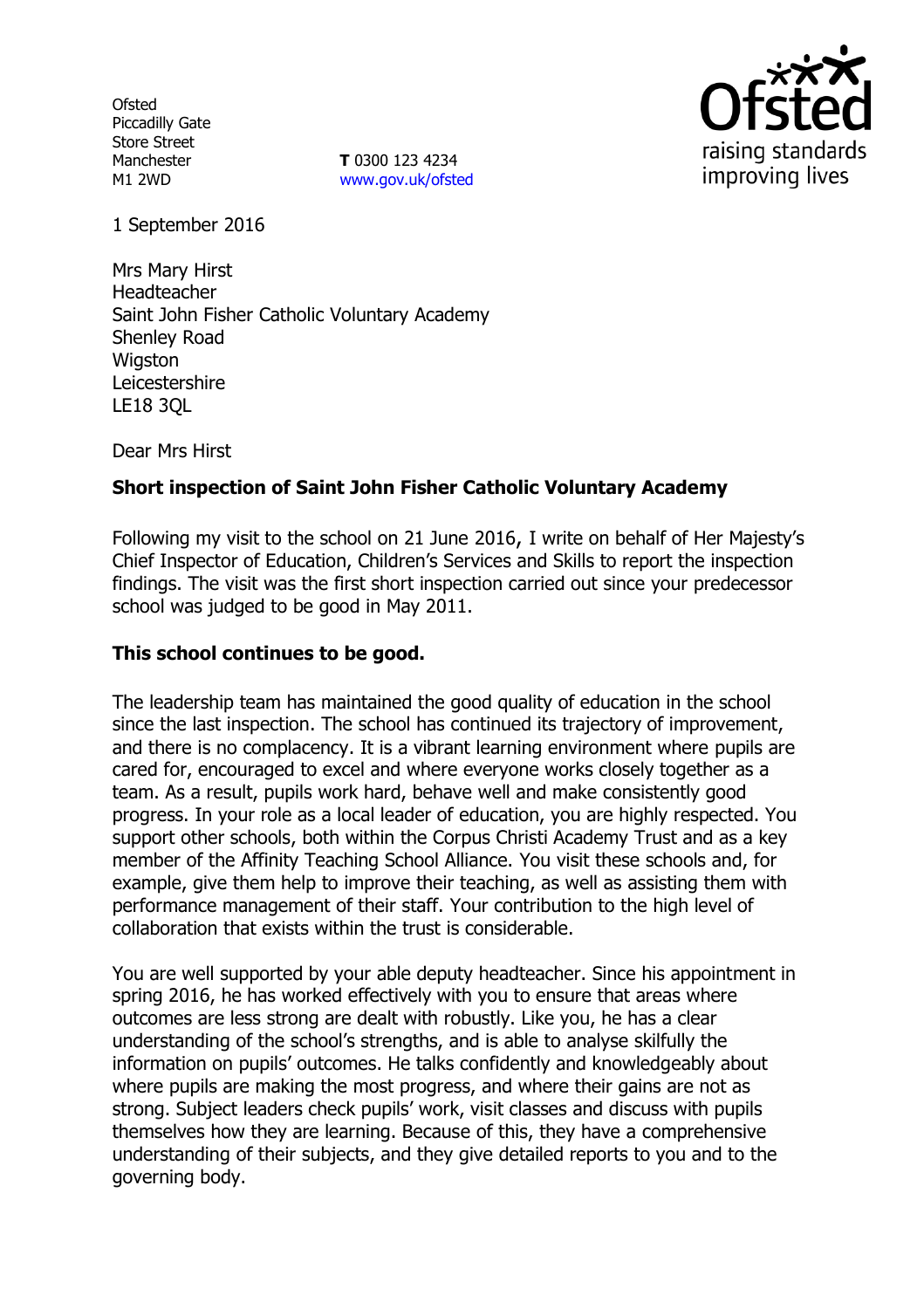

Governors perform a most effective strategic role and are ambitious for the school to become outstanding as soon as possible. They rigorously challenge you and senior leaders to continue to improve pupils' outcomes, particularly where there are any undue variations. You are also well supported by the multi-academy trust. The trust facilitator visits the school regularly and provides you with accurate reports that enable leaders to take action and secure further improvements.

You have used a variety of information to arrive at a correct judgement that your school is a good one. However, your school development plan is not as effective as it could be. This is because the timescales for actions are not always precise. In addition, the arrangements for monitoring those actions are not always clear enough. As a result, there is a risk that some actions could take place later than they should do, or that you and governors are not able to evaluate fully their impact.

All those staff who responded to Ofsted's questionnaire believe that you treat them fairly, and with respect. Those who were present at the inspection of your predecessor school confirm that Saint John Fisher Academy has continued to improve. They are clear about the aims of the school, and all say that the school encourages its pupils to work hard, make progress that is at least good, and to behave well.

Last year, the proportion of pupils in Year 6 who made the progress expected of them, and the proportion making more than this, was above the national average. Progress in reading has been significantly above the national average for two years. Information provided by you, and confirmed by books that I looked at during my visit, shows that pupils are continuing to make good progress in English and mathematics, in all key stages. The rate of progress in mathematics, which you have made a priority to address, has accelerated. You are aware that progress in writing is not yet as brisk. This is because, though pupils have improved their spelling and have high skills in grammar and punctuation, they do not always apply these when completing their writing across different subjects.

Much of the display work in your school reflects the school's religious values. For example, pupils make displays explaining how their faith encourages them to 'try to love others as I love myself'. These show how they then raise money for charities to help other children across the world who are less fortunate than they are. There is also a large amount of work displayed of pupils' impressive two- and threedimensional art, along with examples of their writing. In one particularly notable display, a group of pupils from Saint John Fisher had visited the grave of Richard III. Pupils had written imaginative poems and impressive accounts of their findings.

Parents whose children attend Saint John Fisher justifiably hold the school in high regard. The school's recent questionnaire shows that the overwhelming majority of those who responded had very positive views of all aspects of the school and your leadership. A very large majority who responded to Parent View, the Ofsted online questionnaire, at the time of the inspection also gave very positive views. Ninetyseven per cent of those who responded would recommend the school, with a very large majority agreeing that the school is well led and managed. Almost all say that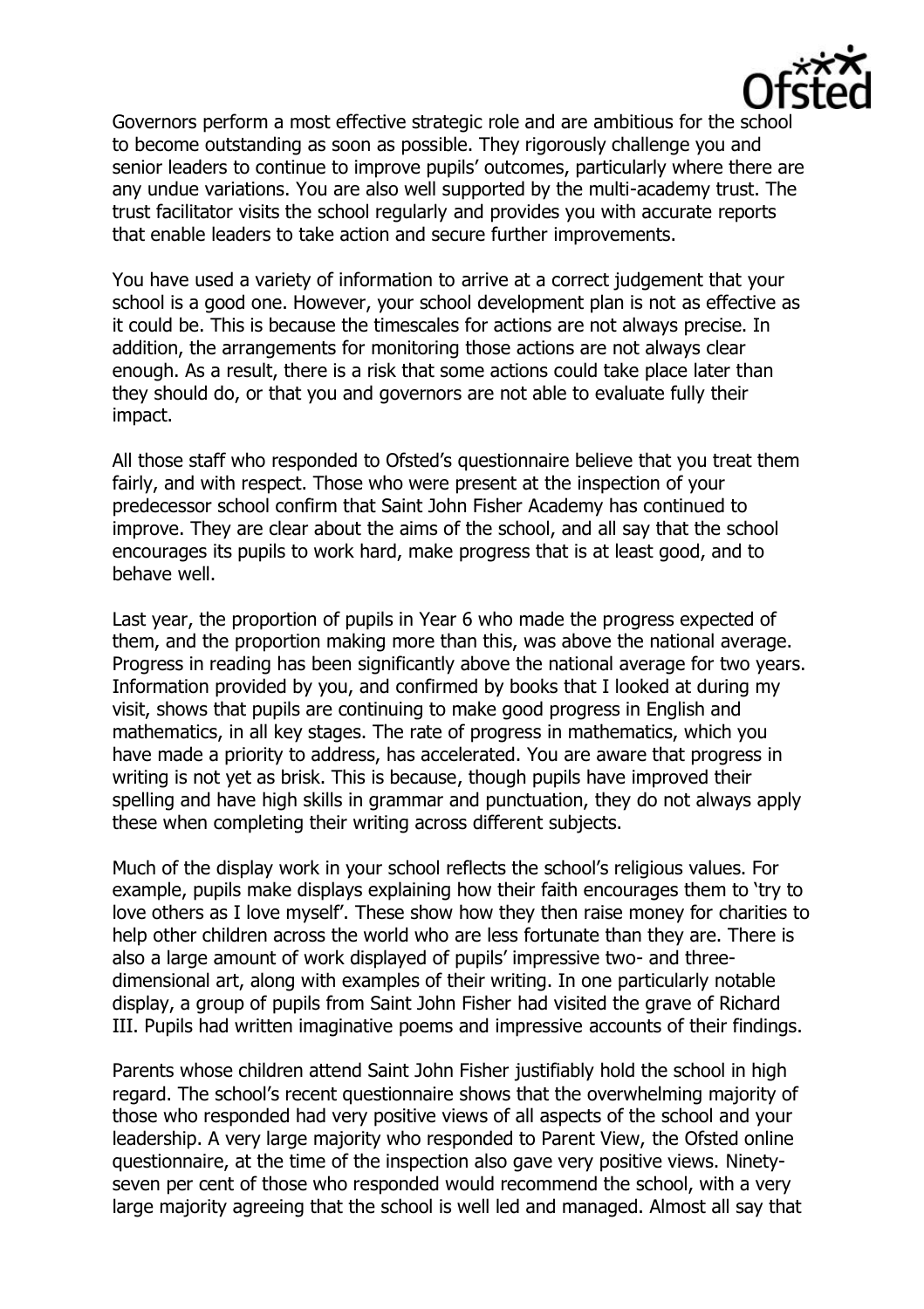

their child is taught well, and makes good progress as a result. All parents who responded say that the school keeps their child safe. One parent summed up the views of many others by saying, 'I cannot speak highly enough about the school. It has a real family atmosphere where both staff, parents and children all feel like they belong. The staff are excellent and are all loved by the children. The headteacher is the perfect role model and is respected by all'.

### **Safeguarding is effective.**

There is a clear culture of vigilance in the school in respect of all aspects of safeguarding. Staff are well trained and, as a result, are knowledgeable about the warning signs of a wide variety of forms of child abuse. Staff I met were fully aware of the school's procedures to report immediately any concerns they may have to you or your deputy headteacher. The sample of records I looked at show that you and your deputy headteacher make prompt and appropriate referrals to a variety of external agencies where this is needed, including social care. You ensure that staff are recruited safely and the school's single central register meets requirements.

Pupils I met during my visit told me unanimously that they felt very safe in your school. They say that bullying, including name-calling, is very rare indeed, because everyone stays good friends. If bullying does happen, staff sort it out quickly. Pupils know that they can approach any adult if they need help because they are worried about anything. Pupils I spoke with also told me how you and your teachers tell them about a wide range of risks to their safety, including when online. Year 6 pupils told me how they appreciate the school arranging a visit to a specialist project in Leicester that tells them how to minimise the dangers they may face when they become teenagers.

# **Inspection findings**

- You are continuing to ensure that the school goes from strength to strength. You work closely with your senior leadership team and other staff, modelling the high expectations of pupils and the caring ethos of the school. As a result, teachers are effective in their roles and teaching assistants support them well in lessons.
- Subject leaders are ensuring that teaching and pupils' outcomes in their areas continue to improve. They also assist other, less confident, teachers in improvement. For example, the mathematics leader is helping her colleagues to introduce a new curriculum that is designed to promote pupils' mastery of mathematics.
- You have a clear knowledge about the strengths of the school and ensure that your staff attend to any areas where outcomes are not as good as they could be. For example, last year you noted that girls' outcomes were considerably better than those of boys in Reception. As a result, your teachers adjusted their planning. This gap is now narrowing considerably.
- **Effective teaching begins in the Reception class, where children are encouraged** to have a go and become actively involved across the curriculum. On the day of my visit, for example, children were learning how to perform first aid. They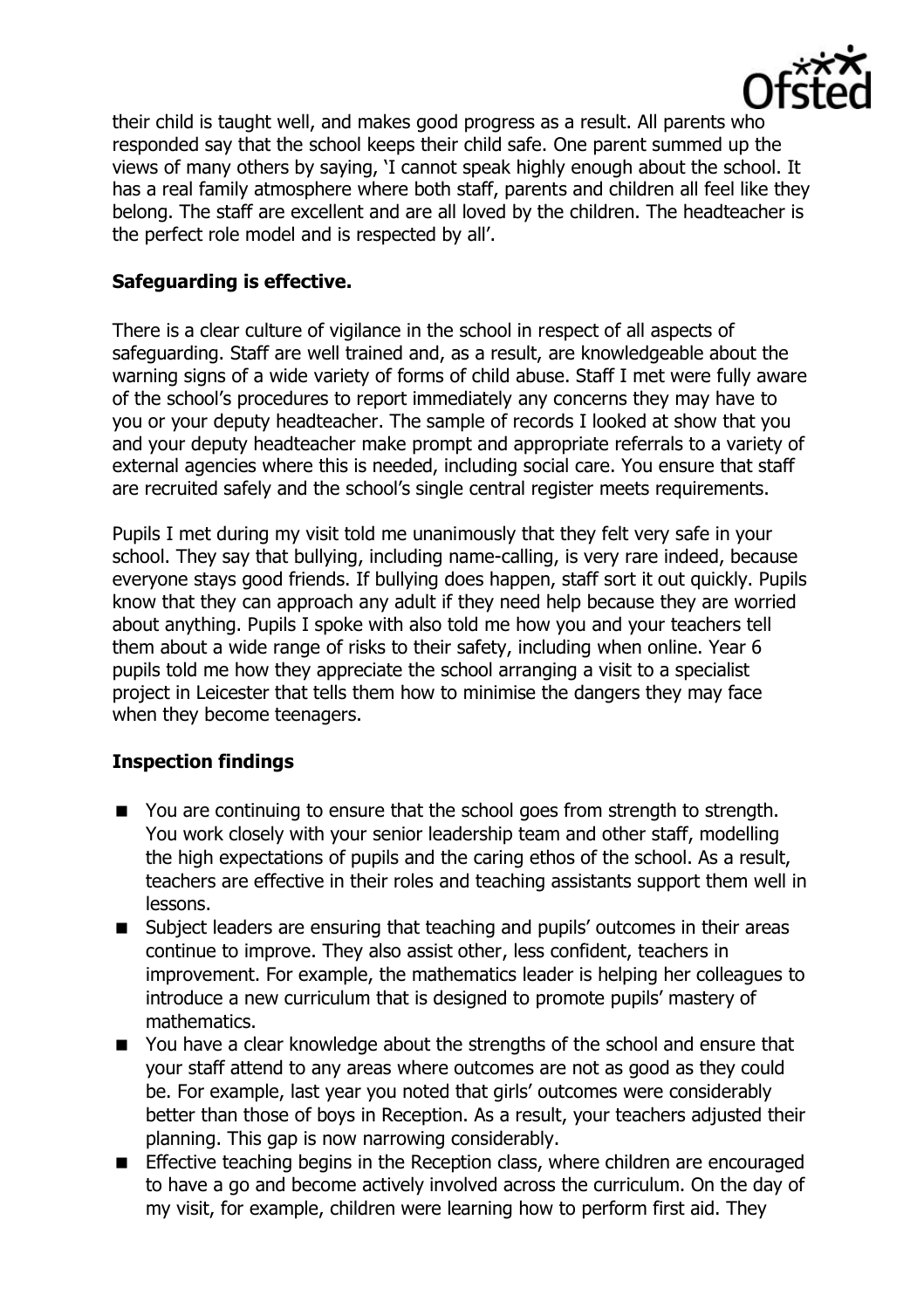

were listening carefully and then practising keenly to demonstrate their new skills, using role-play with each other to show what they would do if they found someone unconscious. Children behaved sensibly and showed great care to each other. Pupils throughout the school demonstrate similar attitudes.

- **Pupils listen carefully to what adults are teaching them, follow instructions** immediately and know they must work hard in lessons. As a result, there is no learning time lost and pupils make good gains in all year groups. I saw no disengagement from learning at any time during my visit.
- **Pupils' progress in both English and mathematics is good, and continues to** improve. Children enter the Reception class with skills that are broadly below those typically found in children of the same age. By the time that they enter Year 1, most children have caught up quickly. The proportion of pupils who have attained a good level of development has been in line with the national average for the past two years and this year it is set to rise to around 80%.
- The teaching of phonics is very effective. As a result, the proportion of pupils passing the phonics screening check in Year 1 has been above the national average for three years. This year, results are expected to increase still further.
- Attainment at the end of key stage 1 and 2 is at least in line with national averages. Attainment at reading has been significantly above this for the past two years. You ensure that your pupils are keen readers who enjoy books for pleasure, as well as having high levels of skills in inferring and deducing meaning from texts.
- The small number of disadvantaged pupils means that it is not possible to report on their outcomes over time at any key stage. However, these pupils make overall progress that is at least in line with, or greater than, others.
- Pupils also make good progress in modern foreign languages. You employ a specialist teacher, who also works at the local secondary school that many of your pupils go on to attend, to teach French from Year 3 onwards. Due to good teaching, pupils' writing and oral skills increase considerably as they get older.
- **Pupils'** written work shows clear evidence of good progress. For instance, in the Reception class children had learned to write simple sentences with mainly accurate letter formation and spelling. Children had written about a visit the class had recently made, with one child explaining, 'We went to Brocks Hill to hunt for minibeasts. We found a slug in the log. The frog jumped up and down.' By Year 4, pupils write striking poems using onomatopoeia with phrases such as 'the swishing of the trees, the buzzing of the bees'.
- **Pupils enjoy coming to school to learn, and attendance remains above the** national average. As well as pupils' good attitudes to learning, pupils behave well around the school. They are polite to visitors and are very caring to each other, and respect greatly those who hold beliefs that are different to their own.
- While the school's funding agreement does not give details of what must be included on its website, the website contains a wide variety of useful information for parents.
- Governors ensure that procedures for appraisal are effective. Teachers receive challenging targets in respect of their classroom performance, and governors are unafraid to refuse any pay rise due unless this is justified. They also ensure that the site is safe and that leaders complete risk assessments appropriately.